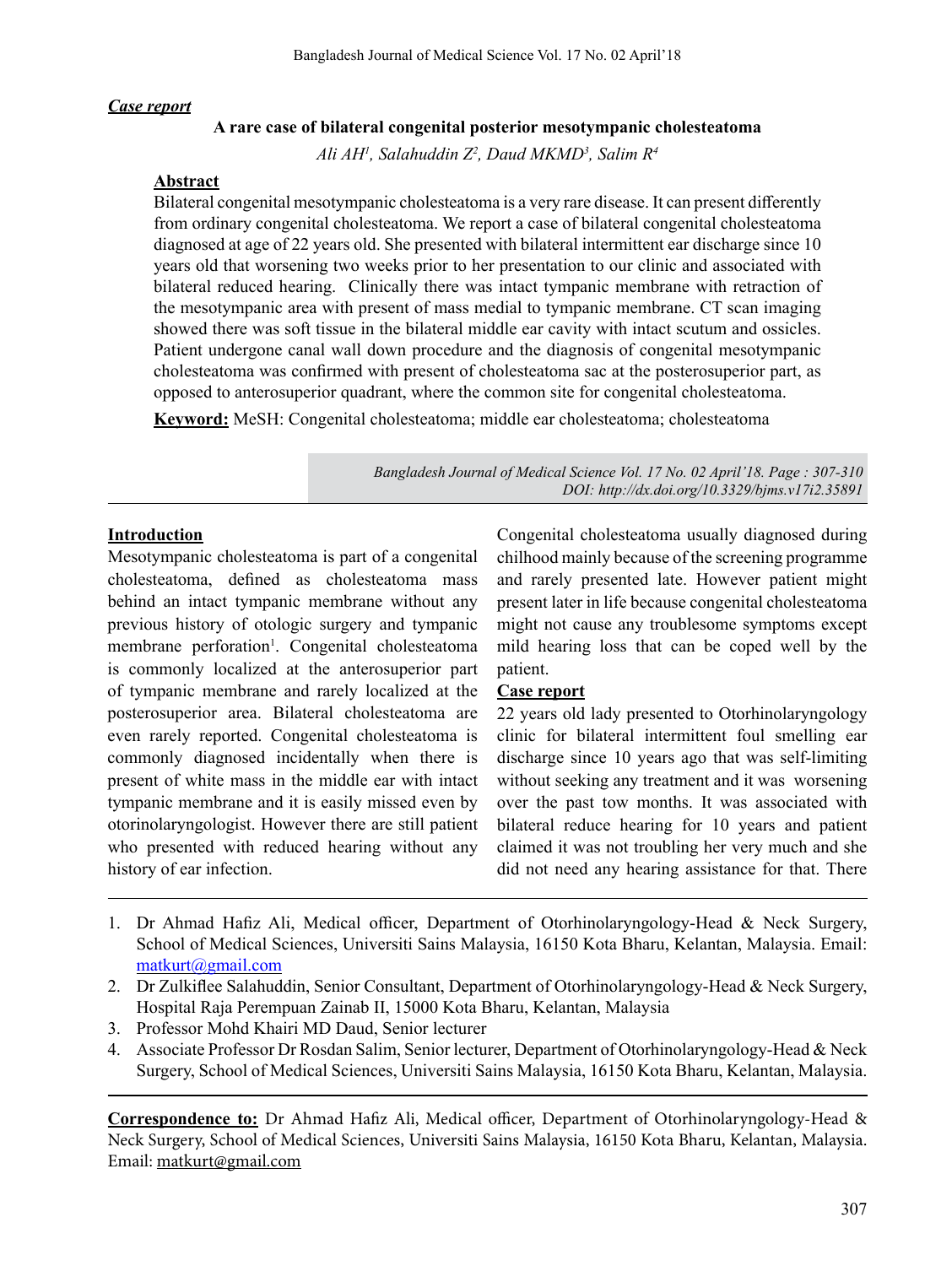were no vertigo, tinnitus, ear bleeding and ear blockage. Patient denied any trauma any recurrent nasal symptoms such as nasal blockage, epistaxis and rhinorhea.

Otological examination of the bilateral ears revealed normal external auditory canal and intact tympanic membrane. Both tympanic membrane were inflammed with present of retracted pars tensa, granulation tissueat the posterior part of the tympanic membrane and whittish mass at posteroinferior part of tympanic membrane (figure 1).



Figure 1: Retracted mesotympanum of right tympanic membrane. It is intact with present of granulation tissue at posterior inferior with mass in the middle ear cavity.

Audiological examination revealed Rinne's test were *positive bilaterally and Weber test was central.* Audiogram showed mild to moderate conductive *hearing loss bilaterally (figure 2).* 



Figure 2: Right mild conductive hearing loss. Left ear has *PLOG WR PRGHUDWH FRQGXFWLYH KHDULQJ ORVV DW ORZ IUHTXHQF\ DQG PLOG VHQVRULQHXUDO KHDULQJ ORVV DW KLJK*  $frequency$ 

Computed tomography scan imaging was done and revealed there was mixed soft density in the bilateral middle ear cavity that extend into aditus ad antrum *xith bilateral sclerotic mastoid air cells. However, ERFERFOHVERFOHUDO Bilateral osscicles* were *intact (figure 3).* 



Figure 3 : CT scan image showing gsoft tissue density in *Hhe middle ear cavity with sclerotic mastoid air cells* bilaterally. Both scutum were intact.

Patient underwent canal wall down procedure on the right ear.Intraoperative findings were sclerotic mastoid air cell with cholesteatoma originate from posteroinferior part of pars tensa extended to the fossa incudis and mastoid antrum preserving the anterior part of middle ear cavity. The incus and stapes suprastructure were eroded with intact malleus. Patient was discharged well two days post operation and subsequent follow up showed a very well epithelialized mastoid cavity. Patient was planned for another operation on the left side but patient was undecided yet even after a very well counselling given.

## **Discussion**

Bilateral congenital colesteatoma is very rare. A series by Potsic<sup>2</sup> et al. showed that on 5 patients out of 167 patient had bilateral congenital cholesteatoma. Another series by Nelson<sup>3</sup> et al., 2 patients out of 119 patients has bilateral congenital cholesteatoma. Overall even congenital cholesteatoma only accounted for 0.12 per 100000 people-approximately 1 in 1 million per year<sup>4</sup> .

The age of diagnosis congenital cholesteatoma ranging from 2 years old to 14 years old with mean of 5-7 years old<sup>2,3,5</sup>. In our case the age of diagnosis was made at 22 years old. The reason for this late diagnosis could be due to the patient's previous ear discharge was self-limiting and and patients activity of daily living was not much affected. It is also supported by the audiogram result in which that patient can still hear and can live her own life well with mild to moderate conductive hearing loss bilaterally. However this current presentation to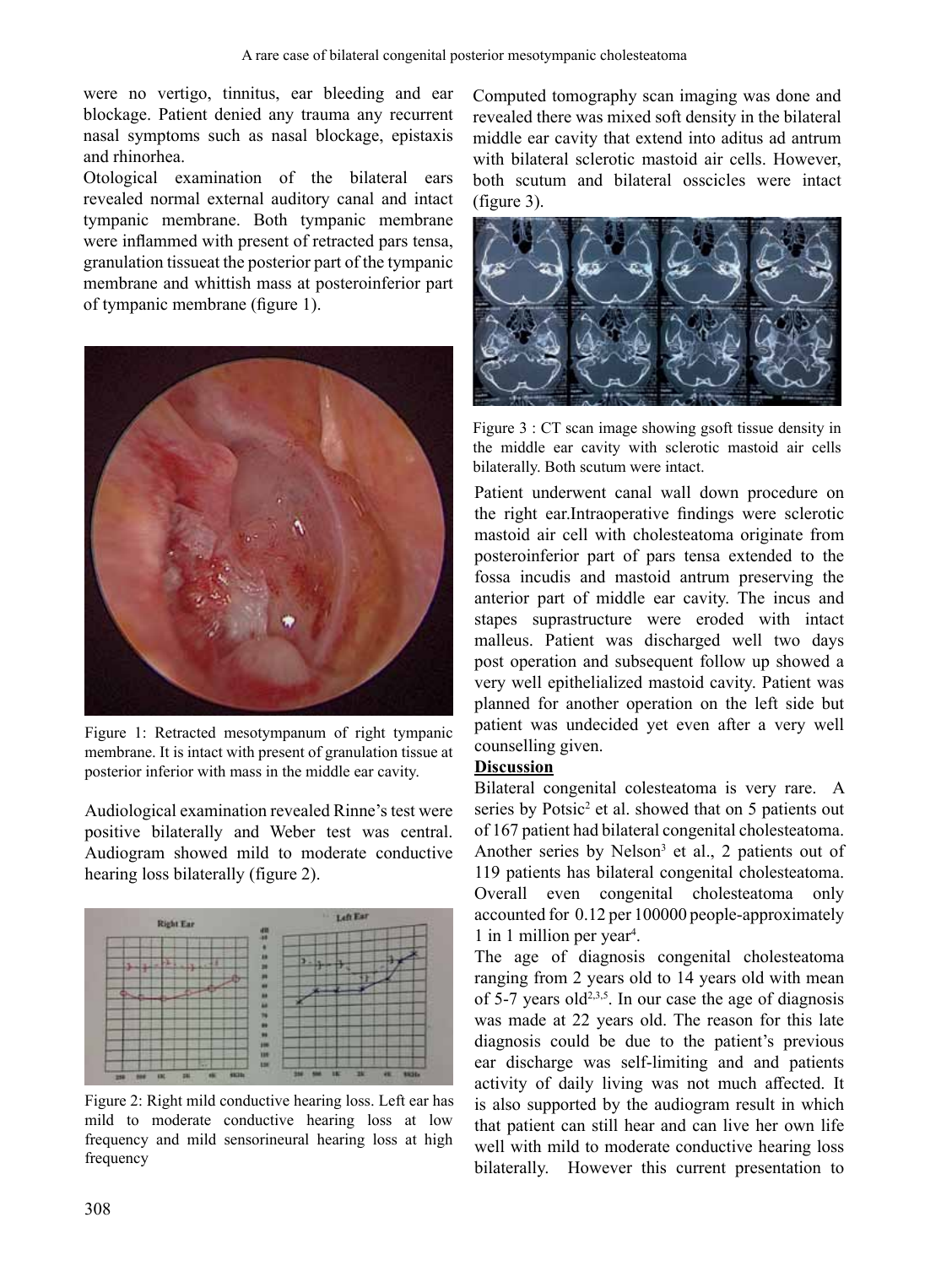our centre is due to worsening ear discharge which caused by acute suppurative otitis media. Otoscopic examination support our clinical diagnosis as the tympanic membrane look inflammed with retracted pars tensa and whitish mass present.

Location of congenital cholesteatoma is mainly at the anterosuperior quandrant, classified in relation to four quadrants of the ear drum. The other group is posterosuperior mesotympanic cholesteatoma and its also less common than anterosuperior quadrant<sup>3</sup>. All these patient can only be classified if patient presented early and the cholesteatoma is relatively small thus, fit in the quadrant. These classification were supported by others such as in Friedberg's $6$  series, only 5% involving posterosuperior and another 31% involving anterosuperior quandrants. In our case, cholesteatoma sac was mainly located at posterior mesotympanum area. This findings contradict with the theory that congenital cholesteatoma arise from an embryonic cell rest in the anterior superior quadrant<sup>8</sup>. The posterior mesotympanum cholesteatoma may have multifactorial origin possible due to Sade's<sup>9</sup> theory of metaplasia of the middle ear and Aimi's<sup>10</sup> epithelial migration.

This patient underwent canal wall down and meatoplasty procedure two months after the diagnosis was made. Intraoperatively, cholesteatoma was quite extensive. It fits the stage IV, as ossicles and mastoid involved. It is a system introduced by Potsic<sup>2</sup>

et al. Stage I includes cholesteatoma involving one quadrant with no ossicular and mastoid involvement. Stage II includes case when multiple quadrants involved but not the ossicles and mastoid. When ossicles are eroded but mastoid is not, it is stage III, whereas involvement of ossicles and mastoid is stage IV. Late presentation to otorhinolaryngologist might contribute to patient's extensive disease. Canal wall down procedure in congenital cholesteatoma have raised some controversies. Nelson<sup>2</sup> et al. stated, canal wall down procedure should be considered when there is destruction of posterior canal wall, labyrinthine involvement, petrous apex extension, or concern about reliability follow up. A few literatures were against canal wall down procedure because it will result in undesirably large mastoid cavity as congenital cholesteatoma occur in well pneumatized mastoid, thus in children it will requiring ear care for life<sup>3</sup>. In our case considering the patient was diagnosed with congenital cholesteatoma at the age of 22 years old, it seems the canal wall down is the best procedure for her.

# **Conclusion**

Congenital cholesteatoma is a very rare disease. To find bilateral mesotympanum cholesteatoma at 22 years old of age is even rarer entity. Because of untraditional presentation of this rare disease, the managing clinician has to have high index of suspicion to look at and appreciate this condition.